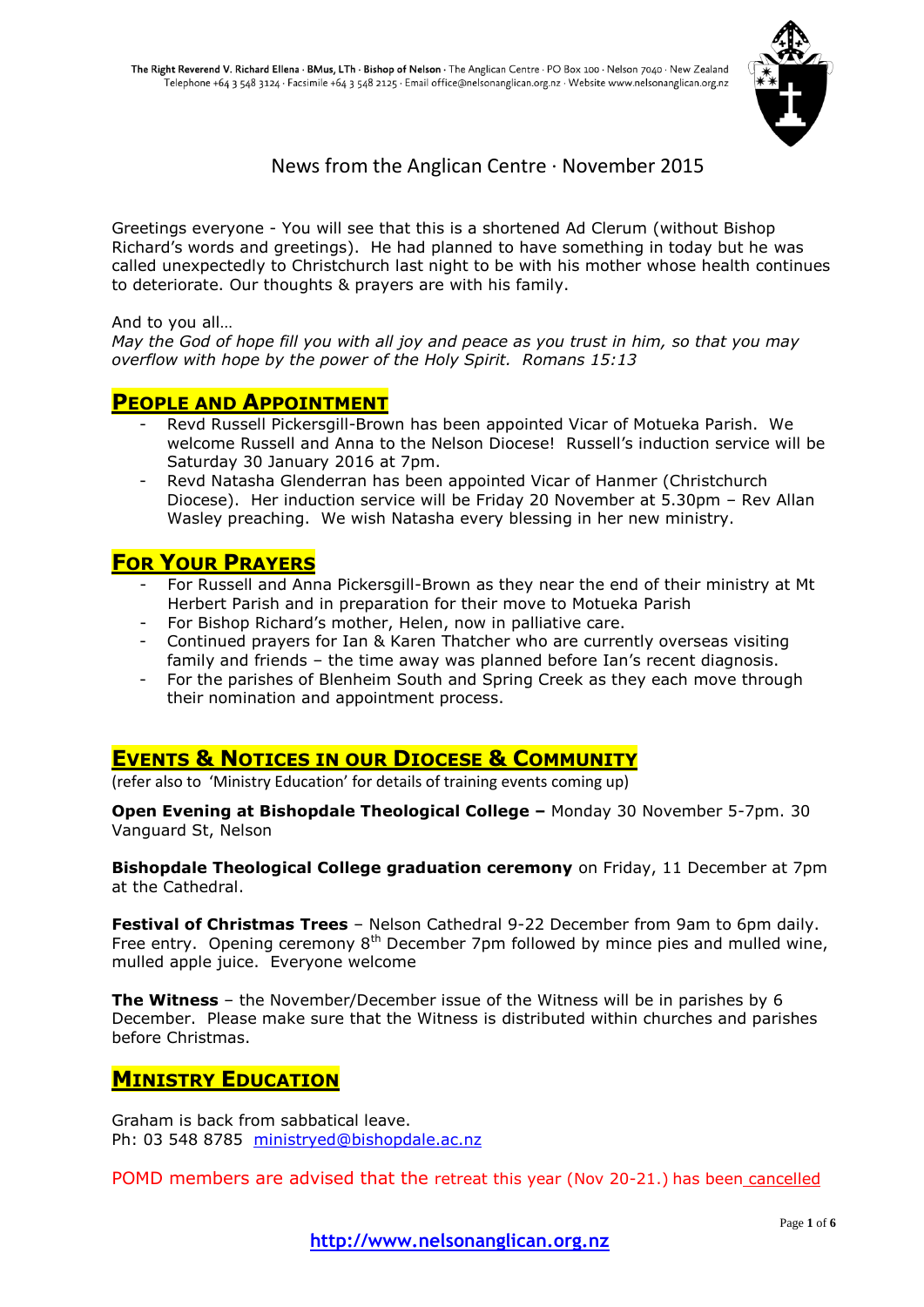| <b>RESOURCES</b>                             |            |                                   |  |  |  |
|----------------------------------------------|------------|-----------------------------------|--|--|--|
| <b>NEW Resources now available:</b>          |            |                                   |  |  |  |
| <b>EQUIP Handling the Bible</b>              | <b>DVD</b> | Anglican Centre and Bishop Sutton |  |  |  |
| Updated version                              |            | Library                           |  |  |  |
|                                              |            | St Christopher's and Holy Trinity |  |  |  |
|                                              |            | Greymouth                         |  |  |  |
| WillowCreek:                                 | <b>DVD</b> | Anglican Centre and Bishop Sutton |  |  |  |
| Global Leadership Summit 2015                |            | Library                           |  |  |  |
| Jim Collins at the Summit                    |            |                                   |  |  |  |
| Best Leadership talks from Bill Hybels       |            |                                   |  |  |  |
| WillowCreek:                                 | <b>DVD</b> | <b>Anglican Centre</b>            |  |  |  |
| Best Talks of the Summit - Celebrating 20yrs |            |                                   |  |  |  |

If you know of any good small group resources please let me know so we can update our supply. **EQUIP** DVDs are also available at Holy Trinity, Greymouth and St Christopher's, Blenheim for loan. **Please let your small group leaders know about these resources by passing this list on**.

| <b>NAME</b>                                      | <b>TYPE</b>                      | <b>LOCATION</b>                              |
|--------------------------------------------------|----------------------------------|----------------------------------------------|
| Network Course                                   | <b>DVD</b>                       | Anglican Centre                              |
| Survivors Guide to Hell Pt 2                     | <b>DVD</b>                       | Anglican Centre                              |
| Rob Harley                                       |                                  |                                              |
| Transformed - Rick Warren                        | DVD-book                         | Anglican Centre                              |
| Son of God Movie                                 | <b>DVD</b>                       | Anglican Centre                              |
| Missional Small Groups - Scott Boren             | <b>Book</b>                      | Anglican Centre                              |
| Making Small Groups Work - Henry Cloud and       | <b>Book</b>                      | Anglican Centre                              |
| John Townsend                                    |                                  |                                              |
| <b>Christianity Explored</b>                     | DVD+book                         | Anglican Centre                              |
| Discipleship Explored                            | DVD-book                         | Anglican Centre                              |
| Soul Handbook - Older teens/Young Adults         | DVD-book                         | Anglican Centre                              |
| (Christianity Explored youth series)             |                                  |                                              |
| CY (11-14yr; Christianity Explored)              | <b>Book</b>                      | Anglican Centre                              |
|                                                  |                                  |                                              |
| Animate "Practices" - Children Ministry Resource | DVD+book                         | Anglican Centre                              |
| - Spiritual Practices. Spark House Publications  | <b>DVD</b>                       |                                              |
| Phil Trotter Mentoring (POMD)                    | Also https://vimeo.com/125527525 | Anglican Centre and Bishop Sutton<br>Library |
| Julie Hintz SafeHere 3 and 4                     | DVDAIso Session 3                | Anglican Centre and Bishop Sutton            |
| (POMD Oct 2014)                                  | https://vimeo.com/125010455      | Library                                      |
|                                                  | Session 4                        |                                              |
|                                                  | https://vimeo.com/125010454      |                                              |
| Brian Rosner (School of Preaching 2014) How      | <b>DVD</b>                       | Anglican Centre and Bishop Sutton            |
| we read, interpret and apply Scripture           |                                  | Library                                      |
| <b>EQUIP Handling the Bible</b>                  | <b>DVD</b>                       | Anglican Centre and Bishop Sutton            |
| Updated version                                  |                                  | Library                                      |
|                                                  |                                  | St Christopher's and Holy Trinity            |
|                                                  |                                  | Greymouth                                    |

#### **Online: via BTC/ Diocesan websites "Resources" sections.**

BTC has now established a platform to make video presentations available at [www.bishopdale.ac.nz/resources.](http://www.bishopdale.ac.nz/resources)

## **SOCIAL SERVICES ENABLER**

Dear everyone – Tindall Foundation funds (through the Anglican Care Network) have been allocated to operational costs for the Marlborough Young Parents group (this has succeeded closure of Hope House in a community-

wide attempt to continue a vital service in Blenheim); St Barnabas parish, Stoke for a contribution towards upgrading their technology and finally to the Wairau Valley Parish for projects on their community garden and development of their children's play area. There was a little over \$4000.00 unclaimed from the available \$20214.00 and this will be retained in the national fund pool. The final meeting of ACCT will be held on November  $26<sup>th</sup>$  when trustees will consider the report of the review into the Older Persons' Ministry fund. There is no other business planned for that meeting. Blessings for all you are doing in outreach ministry.

Blessings - Gerrie Mead

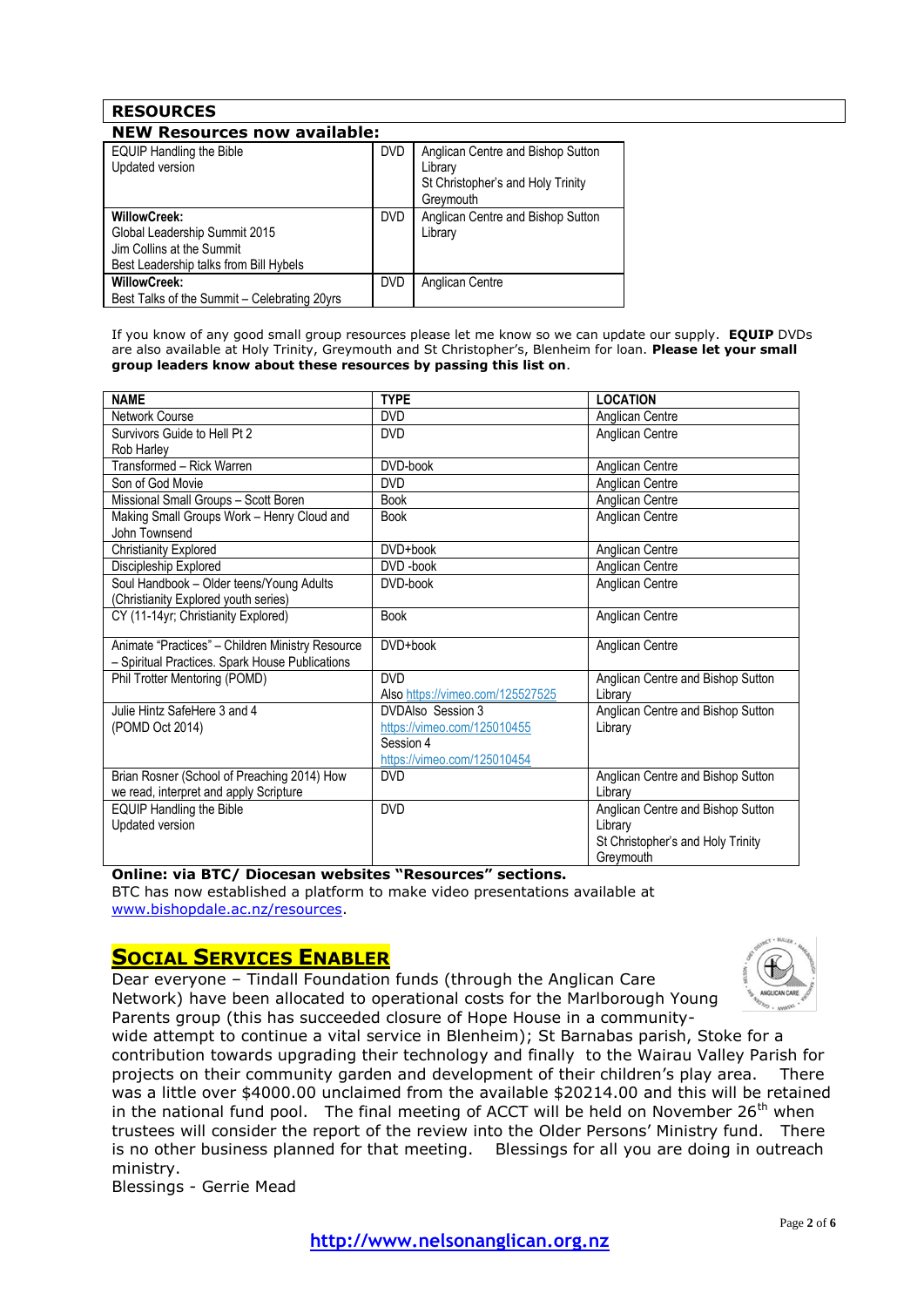## **YOUTH COORDINATOR**

*'Raising up the next generation with a passion for Christ*'



**Hi everyone,** how is your week going? Spring Camp is over for another year and what a camp it was. Such fun times, God times and good times as we hung out together and battled for the log... Which was won by dark horse Marlborough! Thanks again to everyone who made camp possible and made it the camp it was. We hope it has inspired some hearts to fan into flame and look forward to hearing stories filter through. Till 2016!

To watch some quality Nathanael Lane highlight videos of Spring Camp please click/go to [https://www.youtube.com/watch?v=w\\_WtriUp1y8&feature=youtu.be](https://www.youtube.com/watch?v=w_WtriUp1y8&feature=youtu.be) and <https://www.youtube.com/watch?v=mtpkeKVpYLo&feature=youtu.be>

And, let's also remember our youth as they get ready for end of year exams... **Notices…..**

**Charge Nelson**: This will be the last Charge gathering for the year! A chance to chat over the year that was and share about what lies ahead in 2016. Look forward to catching up soon ;) **Thursday 26 November:** Nelson / Waimea at Deville café, New St, Nelson 8.30- 10.00am with brekkie

**Combined Youth Groups: Friday 27 November:** Holy Trinity Richmond / 7.00-8.30pm / More details soon!

**The Ambient:** This is an open space decked out with couches and lamps and tealights where people can gather to praise and worship God and learn how to walk in the light of his presence. 'City of light' feature as the acoustic house band with special guests. Happening on the 4th Sunday of every month in the St B's Stoke hall with coffee from 7pm. **Sunday 22 November / 7-9pm / St Barnabas hall, Stoke**

**THE CAUSE: A NELSON COMBINED EVENT** The first in a new series of local combined youth events, hosted by Richmond New life with guest evangelist Darren Chettle. **Friday 6 November / 7-9pm / Richmond New Life / FREE**

**Hawke House Christchurch:** is a supervised flat in Christchurch, set up to help students and young adults explore faith, flatting & freedom. Rent is affordable, the pad is huge, uni is within walking distance, plus we have a live in mentor & a ready-made community of young adults to make your first year of study an unforgettable one. Email [wilderness@stchristophers.org.nz](mailto:wilderness@stchristophers.org.nz) for an application form

**Wellington Diocese Houses:** The Wellington Diocese is setting up 5 or so ministry houses for students/young adults who are working so as they can out work their call and faith. Expect to share a house with 3 plus other young people and house mentors and engage in formational practices for somewhere around \$160 a week that covers all costs, compared with \$368 a week in a hostel! Keen to study in Wellington? Email [youth@wn.ang.org.nz](mailto:youth@wn.ang.org.nz) for more info

LUKE SHAW: Youth Coordinator OFFICE +64 035483124 Mobile 0212772186 [youth@nelsonanglican.nz](mailto:youth@nelsonanglican.nz) NATHAN HUGHES: Youth Assistant Mobile 021 1103 322 [youth.assist@nelsonanglican.nz](mailto:youth.assist@nelsonanglican.nz)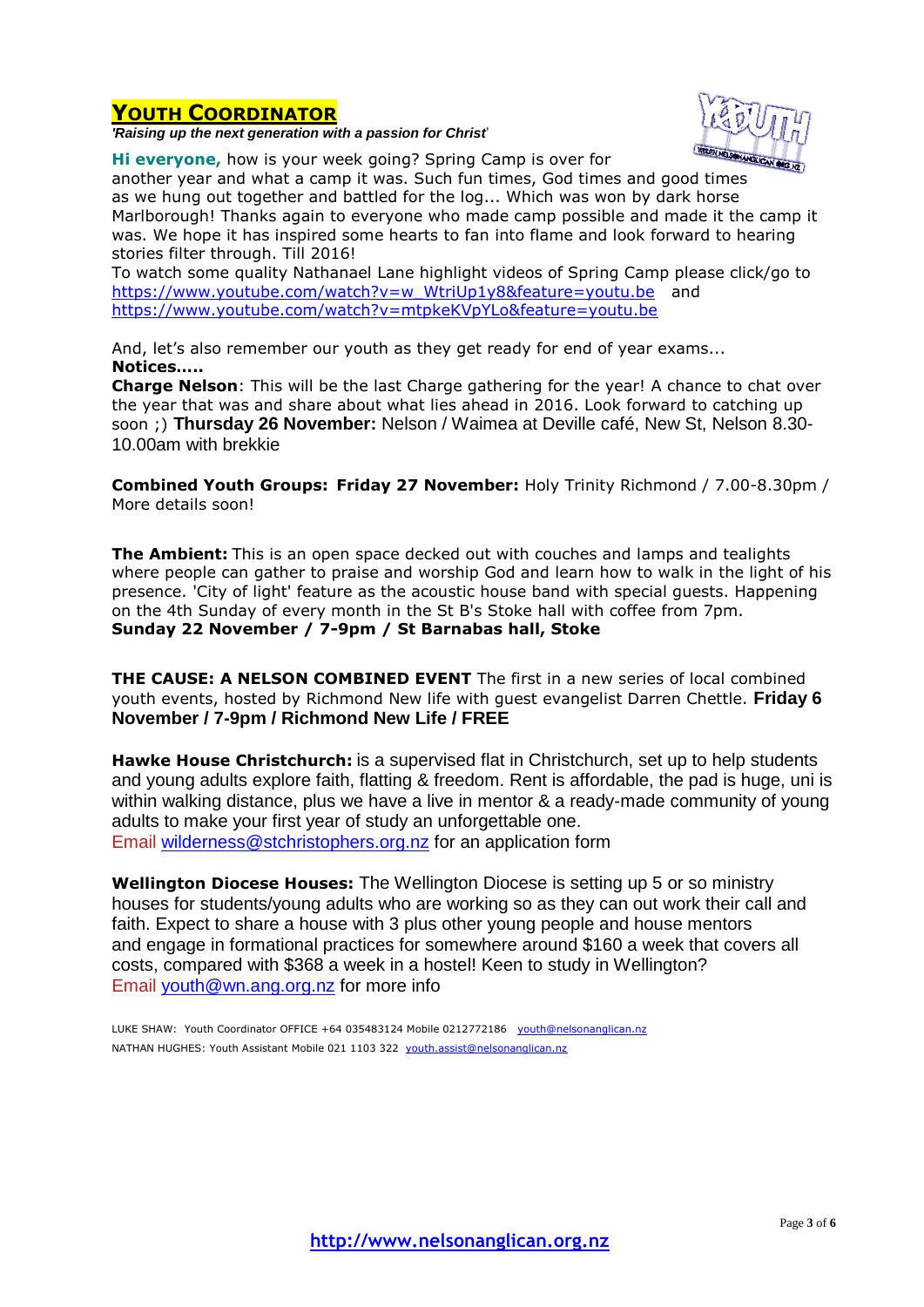## **BISHOPDALE THEOLOGICAL COLLEGE - COURSES OFFERED IN 2016**

| Course                                      | Mode                  |
|---------------------------------------------|-----------------------|
| 104.515 NT Greek Introduction**             | Intensive: 9-19 Feb   |
| 115.515 Biblical Theology                   | Semester evening      |
| 140.515 NT Introduction                     | Semester              |
| 146.615/715 Israel at the Time of Jesus     | Semester evening      |
| 201.515 Theology Intro                      | Semester              |
| 202.615/715 Theology: Christ & Revelation   | Semester              |
| 301.515 History of Christianity             | Semester              |
| 460.515 Journeying in Ministry [Internship] | Semester              |
| 211.615/715 Theology: Ethics                | Intensive: 9-15 April |
| 607.615/715 Christianity & World Religions  | Semester              |

### **Semester One -** 22 February – 24 June 2016

## **Semester Two - 18<sup>th</sup> July – 18 November 2016**

| Course                                   | Mode                 |
|------------------------------------------|----------------------|
| 105.615 NT Greek Intermediate**          | Intensive: 4-15 July |
| 111.615 Biblical Interpretation          | Semi-semester        |
| 120.515 OT Introduction                  | Semester             |
| 125.615/715 OT: Psalms                   | Intensive: 22-26 Aug |
| 142.615/715 Gospel of Luke               | Semester evening     |
| 205.615/715 Church in the Mission of God | Semester             |
| 270.615/715 World Views and Ways of Life | Intensive: 22-26 Aug |
| 302.615/715 History of Christianity      | Semester             |
| 401.515 Formation                        | Semester evening     |
| 463.615 Ministry in Context [internship] | Semester             |
| 520.615/715 Formative Anglicanism        | Intensive 22-26 Aug  |
| 524.615 Anglican Bicultural Mission*     | Semester             |

All enquiries to [registrar@bishopdale.ac.nz](mailto:registrar@bishopdale.ac.nz) or [office@bishopdale.ac.nz](mailto:office@bishopdale.ac.nz) for further information.

## **BISHOP SUTTON LIBRARY**

#### **New Books in the Bishop Sutton Library:**

#### **Richard Randerson – Slipping the moorings : a memoir weaving faith with justice, ethics and community. Wellington : Matai House, c2015.**

In his memoir, Richard Randerson speaks of his life and work in the church and society through decades of challenging changes. He writes on "matters where faith finds expression in social justice, ethics and contemporary theology" and his book is a "font of wisdom and practical advice".

#### **Tom Wright – Simply good news : why the gospel is news and what makes it good. London : SPCK, 2015.**

How can something that happened 2000 years ago be considered news and why is it good? Wright "explores the world-changing impact" the gospel had on its initial audience and how proceeding generations have "tamed and obscured" the message. He invites us to rediscover the meaning and transformative power of the good news.

### **Quote for the day**

"It is not how much you do, but how much love you put in the doing." – Mother Teresa

Jennifer Patterson - Bishop Sutton Library Tel. (03) 548 8785 Ext 4 [library@bishopdale.ac.nz](mailto:library@bishopdale.ac.nz)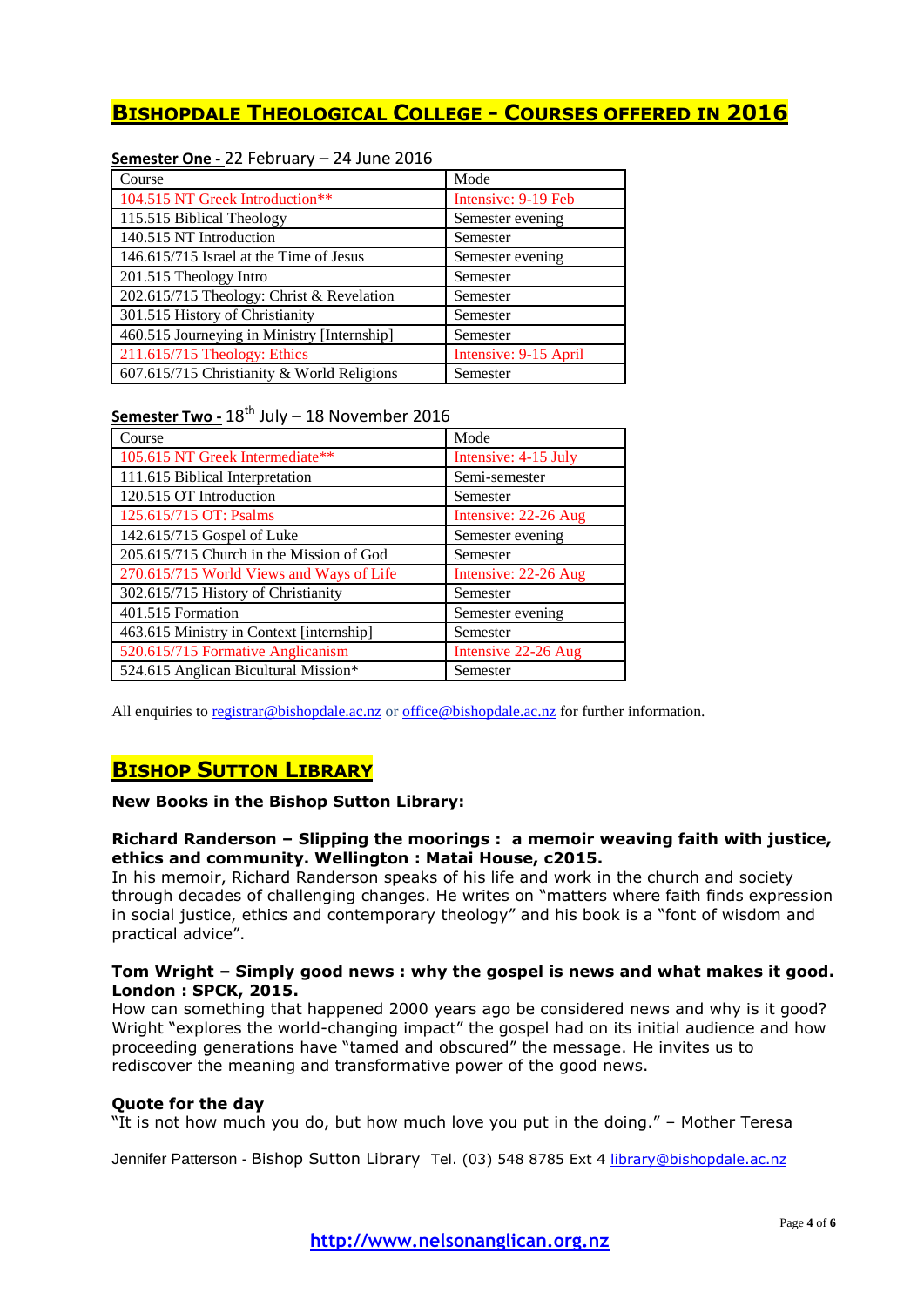## **GENERAL NOTICES**

#### **2016 Lenten Studies book for small groups**

*Stewardship: Through Lent with Mark,* **Bishop Helen-Ann Hartley and Peter Carrell**

This is the fourth in this extremely popular series (over 3,000 copies were sold across NZ in 2015). This year's studies include additional discussion questions, to give leaders more scope and options. Lent starts early in 2016 (Ash Wednesday is  $10<sup>th</sup>$  February): talk to your

group leaders and order now. Early-bird rate \$6 per copy (plus P&P) if ordered by 15 January 2015; \$7 thereafter. 10% discount for bulk orders of 50 or more copies. Orders to [admin@theologyhouse.nz](mailto:admin@theologyhouse.nz) or phone Les Brighton on (03) 341 3399.

**Out from St Martin's** – telling the stories of how God called, equipped and sustained people associated with the St Martin's Anglican Parish, Spreydon, Christchurch, who over the years went overseas to do missionary work and those who returned from service to join in and contribute to mission through the Parish. There will be people in this book that are currently in our Diocese!

Order through Lyn Smith [lynatwyn@icloud.com](mailto:lynatwyn@icloud.com) Ph: 03 9608058 \$25 per copy Plus p&p

### **New Wine Summer Festivals 2016 - Warkworth 13-17 January**

**AND Kapiti 21-25 January.** Great south Island early bird discount – register and pay by 30 November. Enquiries to [admin@newwine.org.nz](mailto:admin@newwine.org.nz) or 0800NEWWINE.

## **PEACE, NOT WAR, SHALL BE OUR BOAST"**

## **Historical, theological and contemporary perspectives on peace and Christianity in New Zealand**

### **Victoria University of Wellington, 18-20 November 2015**

*This conference will provide a forum for critical reflection on Christian contributions to peace and peacemaking in New Zealand. It will provide an opportunity to evaluate Christian contributions historically, and to think theologically about the relationship of peace to Christianity. The conference is being hosted by Victoria University, with support from the Religious History Association of Aotearoa NZ, the National Centre for Peace and Conflict Studies (Otago), and the College of St John the Evangelist (Auckland).*

Conference rates are heavily subsidised: full registration: \$80 (\$70 early bird); unwaged/student: \$40 (\$35 early bird) - early bird rate applies where payment/registration is received by 31 October 2015.

**Finding the Forgotten God -** A brilliant explanation of the Christian faith which deals in a fresh way with the questions people often ask. By Ron Hay. Available now from DayStar Books [www.daystarbooks.org](http://www.daystarbooks.org/) or from Ron Hay [haycienda@xtra.co.nz](mailto:haycienda@xtra.co.nz) Retail Price \$27.99 or from the author \$25. Postage \$5.



## **VACANCIES OUTSIDE OF OUR DIOCESE**

#### Auckland Diocese

**Clendon Parish -** Full-time Vicar sought for this South Auckland parish, based on St Elizabeth's Church, Clendon. The parish profile can be viewed via the following link <http://www.auckanglican.org.nz/diocesan-news/ministry-opportunities/full-time-vicar-parish-of-clendon> Applications should be forwarded to the Link Person by email to [ejthira@gmail.com](mailto:ejthira@gmail.com) Applications close on *Monday 23rd November 2015*